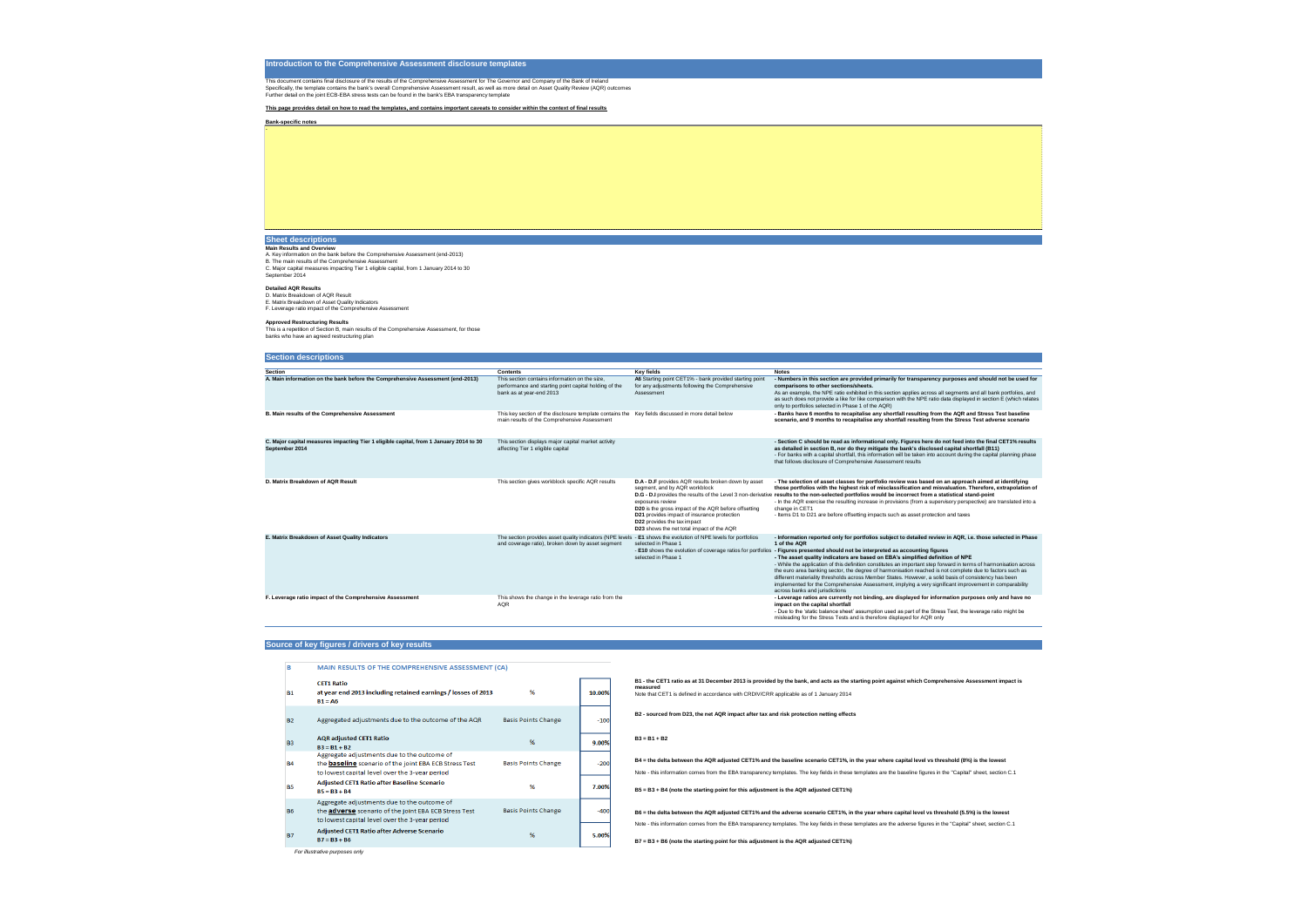\* Total risk exposure figure is pre-AQR. Please note that the corresponding Year End 2013 figure in the EBA Transparency template is post-AQR and therefore may not match exactly. <sup>1</sup> RWA used corresponds to relevant scenario in worst case year

| Basis Points <sup>1</sup> | Mill. EUR |
|---------------------------|-----------|
|                           | 0.00      |
| 0                         | 0.00      |
|                           | 0.00      |
| ი                         |           |

|                | <b>2014 COMPREHENSIVE ASSESSMENT OUTCOME</b>                                                                                                                   |                                                 |                   |                 |  |  |  |  |
|----------------|----------------------------------------------------------------------------------------------------------------------------------------------------------------|-------------------------------------------------|-------------------|-----------------|--|--|--|--|
|                |                                                                                                                                                                |                                                 | <b>ECB PUBLIC</b> |                 |  |  |  |  |
|                | <b>IEBIRE</b><br>NAME OF THE ENTITY                                                                                                                            | The Governor and Company of the Bank of Ireland |                   |                 |  |  |  |  |
| 1              | <b>Main Results and Overview</b>                                                                                                                               |                                                 |                   |                 |  |  |  |  |
| A              | <b>MAIN INFORMATION ON THE BANK BEFORE THE COMPREHENSIVE ASSESSMENT (end 2013)</b>                                                                             |                                                 |                   |                 |  |  |  |  |
|                |                                                                                                                                                                |                                                 |                   | <b>END 2013</b> |  |  |  |  |
| A1             | Total Assets (based on prudential scope of consolidation)                                                                                                      |                                                 | Mill. EUR         | 120,218.00      |  |  |  |  |
| A <sub>2</sub> | Net (+) Profit/ (-) Loss of 2013 (based on prudential scope of consolidation)                                                                                  |                                                 | Mill. EUR         | $-490.00$       |  |  |  |  |
| A3             | <b>Common Equity Tier 1 Capital</b><br>according to CRDIV/CRR definition, transitional arrangements as of 1.1.2014                                             |                                                 | Mill. EUR         | 6,850.63        |  |  |  |  |
| A4             | Total risk exposure *<br>according to CRDIV/CRR definition, transitional arrangements as of 1.1.2014                                                           |                                                 | Mill. EUR         | 55,264.48       |  |  |  |  |
| A5             | Total exposure measure according to Article 429 CRR<br>"Leverage exposure"                                                                                     |                                                 | Mill. EUR         | 139,861.00      |  |  |  |  |
| A6             | CET1 ratio<br>according to CRDIV/CRR definition, transitional arrangements as of 1.1.2014<br>$A6 = A3/A4$                                                      |                                                 | %                 | 12.40%          |  |  |  |  |
| A7             | Tier 1 Ratio (where available)<br>according to CRD3 definition, as of 31.12.2013 as reported by the bank                                                       |                                                 | %                 | 12.39%          |  |  |  |  |
| A8             | Core Tier 1 Ratio (where available)<br>according to EBA definition                                                                                             |                                                 | %                 | 12.23%          |  |  |  |  |
| A9             | Leverage ratio                                                                                                                                                 |                                                 | %                 | 4.86%           |  |  |  |  |
| A10            | Non-performing exposures ratio                                                                                                                                 |                                                 | $\%$              | 14.25%          |  |  |  |  |
| A11            | Coverage ratio for non-performing exposure                                                                                                                     |                                                 | $\%$              | 48.21%          |  |  |  |  |
| A12            | Level 3 instruments on total assets                                                                                                                            |                                                 | %                 | 0.44%           |  |  |  |  |
| B              | <b>MAIN RESULTS OF THE COMPREHENSIVE ASSESSMENT (CA)</b>                                                                                                       |                                                 |                   |                 |  |  |  |  |
| <b>B1</b>      | <b>CET1 Ratio</b><br>at year end 2013 including retained earnings / losses of 2013<br>$B1 = A6$                                                                | %                                               | 12.40%            |                 |  |  |  |  |
| <b>B2</b>      | Aggregated adjustments due to the outcome of the AQR                                                                                                           | <b>Basis Points</b><br>Change                   | $-58$             |                 |  |  |  |  |
| <b>B3</b>      | <b>AQR adjusted CET1 Ratio</b><br>$B3 = B1 + B2$                                                                                                               | $\%$                                            | 11.82%            |                 |  |  |  |  |
| B4             | Aggregate adjustments due to the outcome of<br>the <b>baseline</b> scenario of the joint EBA ECB Stress Test<br>to lowest capital level over the 3-year period | <b>Basis Points</b><br>Change                   | 62                |                 |  |  |  |  |
| B <sub>5</sub> | <b>Adjusted CET1 Ratio after Baseline Scenario</b><br>$B5 = B3 + B4$                                                                                           | %                                               | 12.43%            |                 |  |  |  |  |
| B <sub>6</sub> | Aggregate adjustments due to the outcome of<br>the <b>adverse</b> scenario of the joint EBA ECB Stress Test<br>to lowest capital level over the 3-year period  | <b>Basis Points</b><br>Change                   | $-250$            |                 |  |  |  |  |

| B7 | Adjusted CET1 Ratio after Adverse Scenario | 9.31% |
|----|--------------------------------------------|-------|
|    | $B7 = B3 + B6$                             |       |

### **B11** 0 0 **Aggregated Capital Shortfall of the Comprehensive Assessment B11 = max( B8, B9, B10 )**

# **Capital Shortfall**

- B8 to threshold of 8% for AQR adjusted CET1 Ratio **EXAMPLE 10 CONSUMPLE 10 CONSUMPLE 10** COO
- B9 to threshold of 8% in Baseline Scenario and the state of the state of the state of the state of the state of the state of the state of the state of the state of the state of the state of the state of the state of the st
- B10 to threshold of 5.5% in Adverse Scenario **by the set of the set of the set of the set of the set of the set o**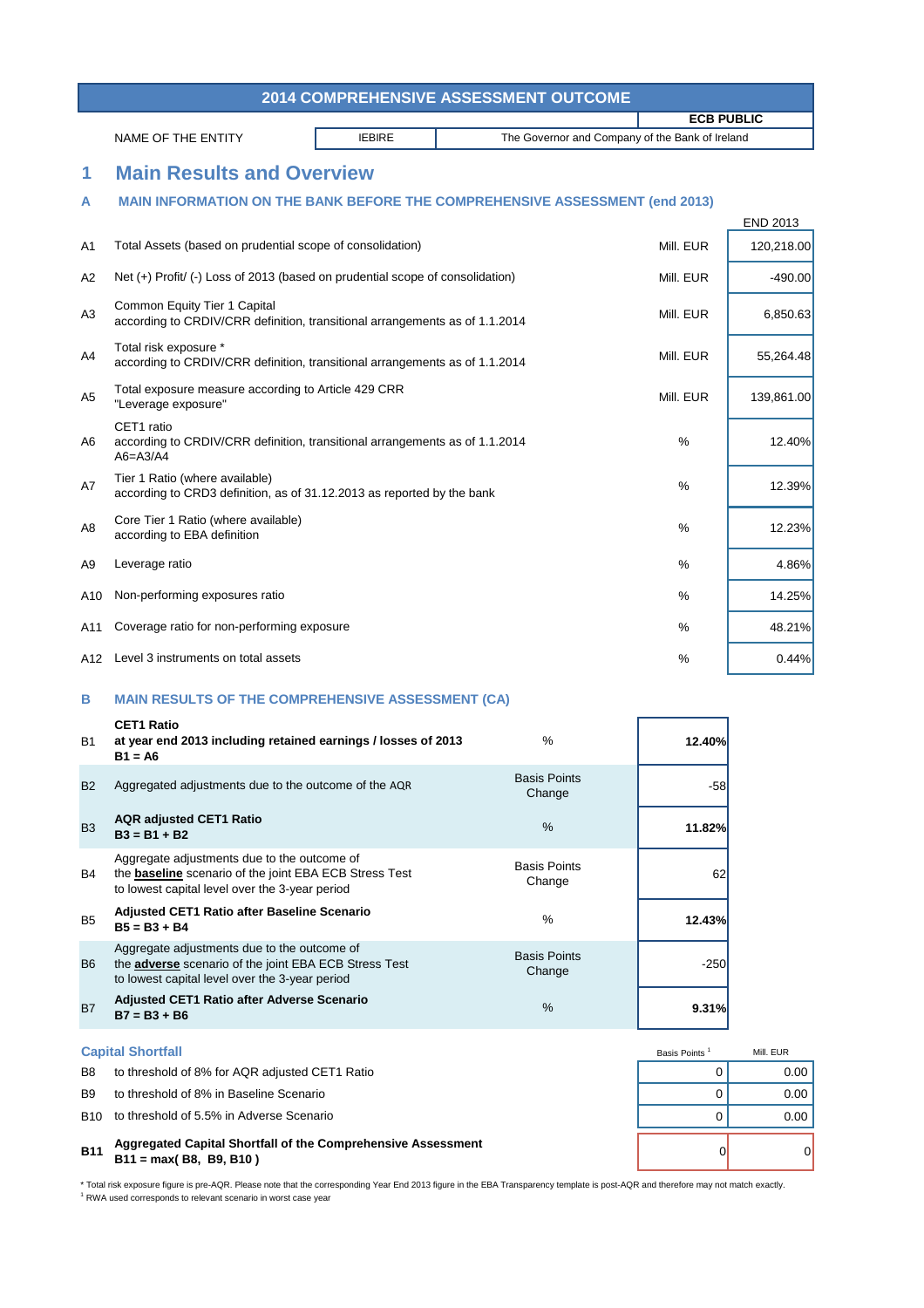#### **C MAJOR CAPITAL MEASURES IMPACTING TIER 1 ELIGIBLE CAPITAL FROM 1 JANUARY 2014 TO 30 SEPTEMBER 2014**

|                | <b>Issuance of CET1 Instruments</b>                                                               | <b>Impact on Common Equity Tier 1</b><br><b>Million EUR</b> |
|----------------|---------------------------------------------------------------------------------------------------|-------------------------------------------------------------|
| C <sub>1</sub> | Raising of capital instruments eligible as CET1 capital                                           | 0.00                                                        |
| C <sub>2</sub> | Repayment of CET1 capital, buybacks                                                               | 0.00                                                        |
| C <sub>3</sub> | Conversion to CET1 of hybrid instruments<br>becoming effective between January and September 2014 | 0.00                                                        |
|                | <b>Net issuance of Additional Tier 1 Instruments</b>                                              | <b>Impact on Additional Tier 1</b><br><b>Million EUR</b>    |
| C <sub>4</sub> | with a trigger at or above 5.5% and below 6%                                                      | 0.00                                                        |
| C <sub>5</sub> | with a trigger at or above 6% and below 7%                                                        | 0.00                                                        |
| C <sub>6</sub> | with a trigger at or above 7%                                                                     | 0.00                                                        |
|                | <b>Fines/Litigation costs</b>                                                                     | <b>Million EUR</b>                                          |
| C <sub>7</sub> | Incurred fines/litigation costs from January to September 2014 (net of provisions)                | 0.00                                                        |

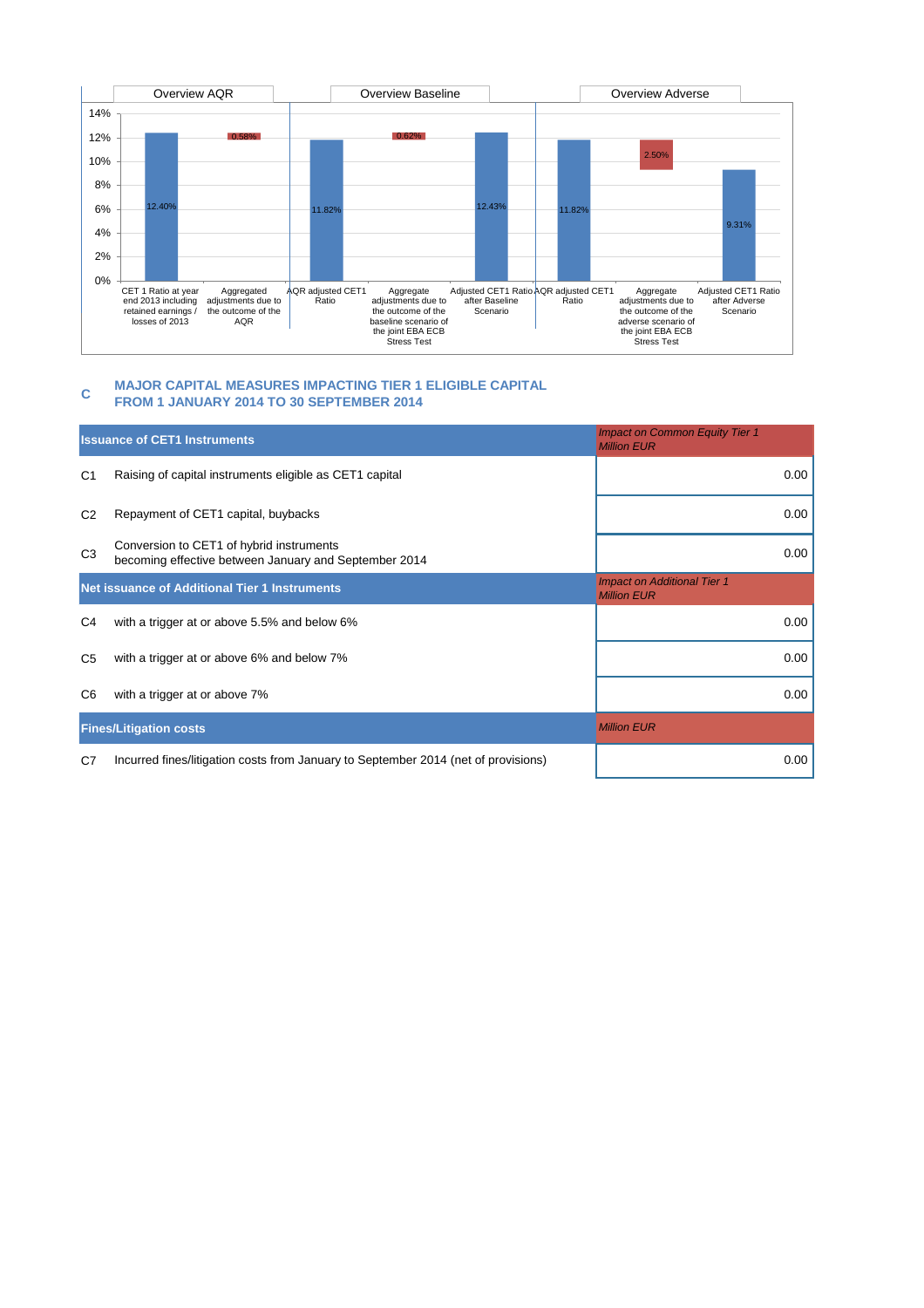# **2. Detailed AQR Results**

### **D. Matrix Breakdown of AQR Result (B2)**

. The selection of asset classes for portfolio review was based on an approach aimed at identifying those portfolios with the highest risk of misclassification. Therefore, extrapolation of results to the non-selected portf **incorrect.**

#### D10 **Additional information on portfolios with largest adjustments accounting for (at least) 30% of total banking book AQR adjustment:**

| <b>Asset Class</b>          | Geography             |           |    |        |    |                                  |       |       |          |
|-----------------------------|-----------------------|-----------|----|--------|----|----------------------------------|-------|-------|----------|
| Real estate related         | <b>IRELAND</b>        | 3,780.89  | 20 | 108.69 | 12 | 64.83                            | 0.00  | $-31$ | 173.52   |
| Large SME (non real estate) | <b>IRELAND</b>        | ∔,767.94∦ |    | 20.52  | 14 | 79.01                            | 0.00  | $-18$ | $-99.53$ |
| <b>Real estate related</b>  | <b>UNITED KINGDOM</b> | 4,615.38  |    | 52.34' |    | $\neg$ 5 $\neg$ 3 $\neg$<br>ر رے | J.001 | $-14$ | -77.68   |
|                             |                       |           |    |        |    |                                  |       |       |          |

. For the interpretation of the detailed results the interested reader may refer to the AQR manual outlining the methodology or to the accompanying Aggregate Report where the main features of the CA exercise are reiterated AQR manual here:

|                |                                                             | D.A                              | D.B                                                           |                             | D.C                                                                   |                                            | D.D                                                                                |                             | D.E                                                                     |                                            | D.F                                   |
|----------------|-------------------------------------------------------------|----------------------------------|---------------------------------------------------------------|-----------------------------|-----------------------------------------------------------------------|--------------------------------------------|------------------------------------------------------------------------------------|-----------------------------|-------------------------------------------------------------------------|--------------------------------------------|---------------------------------------|
| ₩              | <b>AQR</b> breakdown<br>Asset class breakdown               | Credit Risk RWA<br>year end 2013 | selected<br>$\overline{\phantom{0}}$<br>Portfolio<br>in Phase | $\mathbf{c}$<br>Adjustments | files<br>$\overline{\mathrm{o}}$<br>sampleo<br>provisions<br>$\delta$ | $\overline{\mathbf{c}}$<br>ents<br>Adjustm | ngs<br>of findi<br>$\overline{5}$<br>$\mathbf{B}$<br>ਠ<br>provisions<br>projection | provisions<br>Adjustment to | $\epsilon$<br>revi<br>collective<br>provisioning<br>$\mathtt{Q}$<br>due | capital<br>CET <sub>1</sub><br>5<br>Impact | offsetting<br>any<br>impact<br>before |
|                | Units of Measurement Mill. EUR                              |                                  | % of RWA<br>selected<br>in Phase 1                            | Points<br><b>Basis</b>      | EUR<br>Mill.                                                          | Points<br><b>Basis</b>                     | $\widetilde{\Xi}$<br>ш<br>Μill.                                                    | Points<br><b>Basis</b>      | EUR<br>Μill.                                                            | Points<br><b>Basis</b>                     | EUR<br>Mill.                          |
| D1             | Total credit exposure                                       | 50,099.62                        | $60 - 80%$                                                    | 34                          | 188.16                                                                | 29                                         | 162.58                                                                             | 0                           | 0.00                                                                    | $-63$                                      | $-350.73$                             |
| D2             | Sovereigns and Supranational non-governmental organisations | 26.37                            | 0%                                                            |                             | 0.00                                                                  | $\overline{0}$                             | 0.00                                                                               | $\overline{0}$              | 0.00                                                                    |                                            | 0.00                                  |
| D3             | <b>Institutions</b>                                         | 2,060.47                         | 0%                                                            |                             | 0.00                                                                  | $\overline{0}$                             | 0.00                                                                               | $\overline{0}$              | 0.00                                                                    |                                            | 0.00                                  |
| D4             | Retail                                                      | 15,136.15                        | 80 - 100%                                                     |                             | 0.00                                                                  | $\overline{0}$                             | 0.00                                                                               | $\Omega$                    | 0.00                                                                    |                                            | 0.00                                  |
| D5             | thereof SME                                                 | 967.54                           | 0%                                                            |                             |                                                                       |                                            |                                                                                    | 0                           | 0.00                                                                    |                                            | 0.00                                  |
| D <sub>6</sub> | thereof Residential Real Estate (RRE)                       | 11,644.41                        | 100%                                                          | 0                           | 0.00                                                                  | 0                                          | 0.00                                                                               | 0                           | 0.00                                                                    |                                            | 0.00                                  |
| D7             | thereof Other Retail                                        | 2,524.20                         | 60 - 80%                                                      |                             |                                                                       |                                            |                                                                                    | 0                           | 0.00                                                                    |                                            | 0.00                                  |
| D8             | Corporates                                                  | 29,149.61                        | $60 - 80%$                                                    | 34                          | 188.16                                                                | 29                                         | 162.58                                                                             | 0                           | 0.00                                                                    | $-63$                                      | $-350.73$                             |
| D9             | <b>Other Assets</b>                                         | 3,727.39                         | 0%                                                            |                             | 0.00                                                                  | $\overline{0}$                             | 0.00                                                                               | $\overline{0}$              | 0.00                                                                    | $\Omega$                                   | 0.00                                  |
|                |                                                             |                                  |                                                               |                             |                                                                       |                                            |                                                                                    |                             |                                                                         |                                            |                                       |

Note:

NB: In some cases the total credit RWA reported in field D.A1 may not equal the sum of the components below, or corresponding metrics in the EBA transparency templates. These cases are driven by inclusion of specialised as categories given above



| 0.00 | $-31$ | $-173.52$ |
|------|-------|-----------|
| 0.00 | $-18$ | $-99.53$  |
| 0.00 | $-14$ | $-77.68$  |
|      |       |           |
|      |       |           |
|      |       |           |
|      |       |           |
|      |       |           |
|      |       |           |
|      |       |           |
|      |       |           |

• The columns D. C to D .F include (but are not limited to) any impacts on provisioning associated with the reclassification of performing to non-performing exposure.

• In the AQR exercise the resulting increase in provisions (from a supervisory perspective) are translated into a change in CET1.

• Items D1 to D21 are before offsetting impacts such as asset protection and taxes.

• Basis points are calculated using total risk exposure from Section A4

|                    | <b>2014 COMPREHENSIVE ASSESSMENT OUTCOME</b> |                                                 |                   |  |  |
|--------------------|----------------------------------------------|-------------------------------------------------|-------------------|--|--|
|                    |                                              |                                                 | <b>ECB PUBLIC</b> |  |  |
| NAME OF THE ENTITY | <b>IEBIRE</b>                                | The Governor and Company of the Bank of Ireland |                   |  |  |

http://www.ecb.europa.eu/press/pr/date/2014/html/pr140311.en.html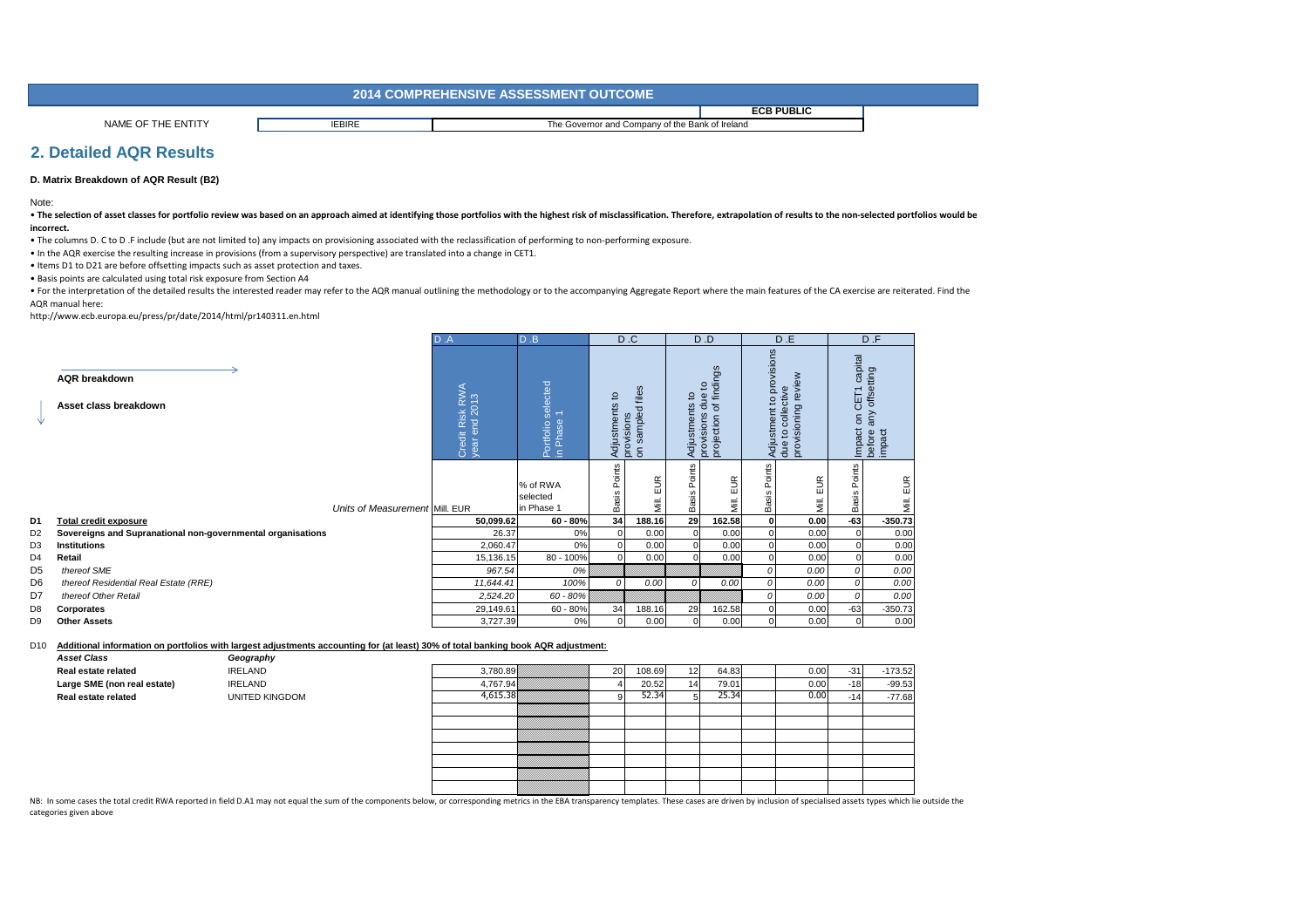• The selection of asset classes for portfolio review was based on an approach aimed at identifying those portfolios with the highest risk of misclassification. Therefore, extrapolation of results to the non**selected portfolios would be incorrect from a statistical stand-point.**

*Please refer to Definitions and Explanations sheet*

D23 = (D20 + D21 + D22) + (Adjustment for change in RWA due to AQR)

#### **E. Matrix Breakdown of Asset Quality Indicators**

|                 |                                              |                                                    | D.G                                      | D.H                      | $D$ . I                                        |           |
|-----------------|----------------------------------------------|----------------------------------------------------|------------------------------------------|--------------------------|------------------------------------------------|-----------|
|                 |                                              |                                                    | Portfolio size<br><b>Carrying Amount</b> | Portfolio<br>selection   | Impact on CET1 before any offsetting<br>impact |           |
|                 |                                              | Units of Measurement                               | Mill. EUR                                | % selected in<br>Phase 1 | Basis points                                   | Mill. EUR |
| D <sub>11</sub> | <b>CVA</b>                                   |                                                    |                                          |                          |                                                | 0.00      |
| D12             | <b>Fair Value review</b>                     |                                                    |                                          |                          |                                                | $-5.55$   |
| D <sub>13</sub> | Non derivative exposures review              | Please refer to Definitions and Explanations sheet | 132.00                                   | 20 - 40%                 |                                                | $-5.55$   |
| D14             | Bonds                                        |                                                    | 132.00                                   |                          | -1                                             | $-5.55$   |
| D <sub>15</sub> | Securitisations                              |                                                    | 0.00                                     |                          |                                                | 0.00      |
| D <sub>16</sub> | Loans                                        |                                                    | 0.00                                     |                          |                                                | 0.00      |
| D <sub>17</sub> | Equity (Investment in PE and Participations) |                                                    | 0.00                                     | 0%                       |                                                | 0.00      |
| D18             | Investment Properties / Real Estate / Other  |                                                    | 0.00                                     | 0%                       | 0                                              | 0.00      |
| D <sub>19</sub> | <b>Derivatives Model Review</b>              |                                                    |                                          |                          | $\Omega$                                       | 0.00      |

• The asset quality indicators are based on EBA's simplified definition of NPE.

• All parties involved made significant efforts to increase the degree of harmonisation of the NPE definition and its application.

|                                                   | Basis points <sup>2</sup> | Mill. EUR |
|---------------------------------------------------|---------------------------|-----------|
| D <sub>20</sub> Gross impact on capital           | -64'                      | $-356.28$ |
| D21 Offsetting impact due to risk protection      |                           | 0.00      |
| D22 Offsetting tax impact                         |                           | 50.36     |
|                                                   |                           |           |
| D23 Net total impact of AQR results on CET1 ratio | &5-                       |           |

• While the application of this definition constitutes a very important leap forward in terms of harmonisation across the euro area banking sector, the degree of harmonisation reached is not completely perfect due to factors such as different materiality thresholds across Member States. However, a solid basis of consistency has been implemented for the comprehensive assessment, implying a very significant improvement in comparability across banks from different jurisdictions.

• The figures presented should not be understood as accounting figures.

 $2$  Basis point impact includes adjustment to RWA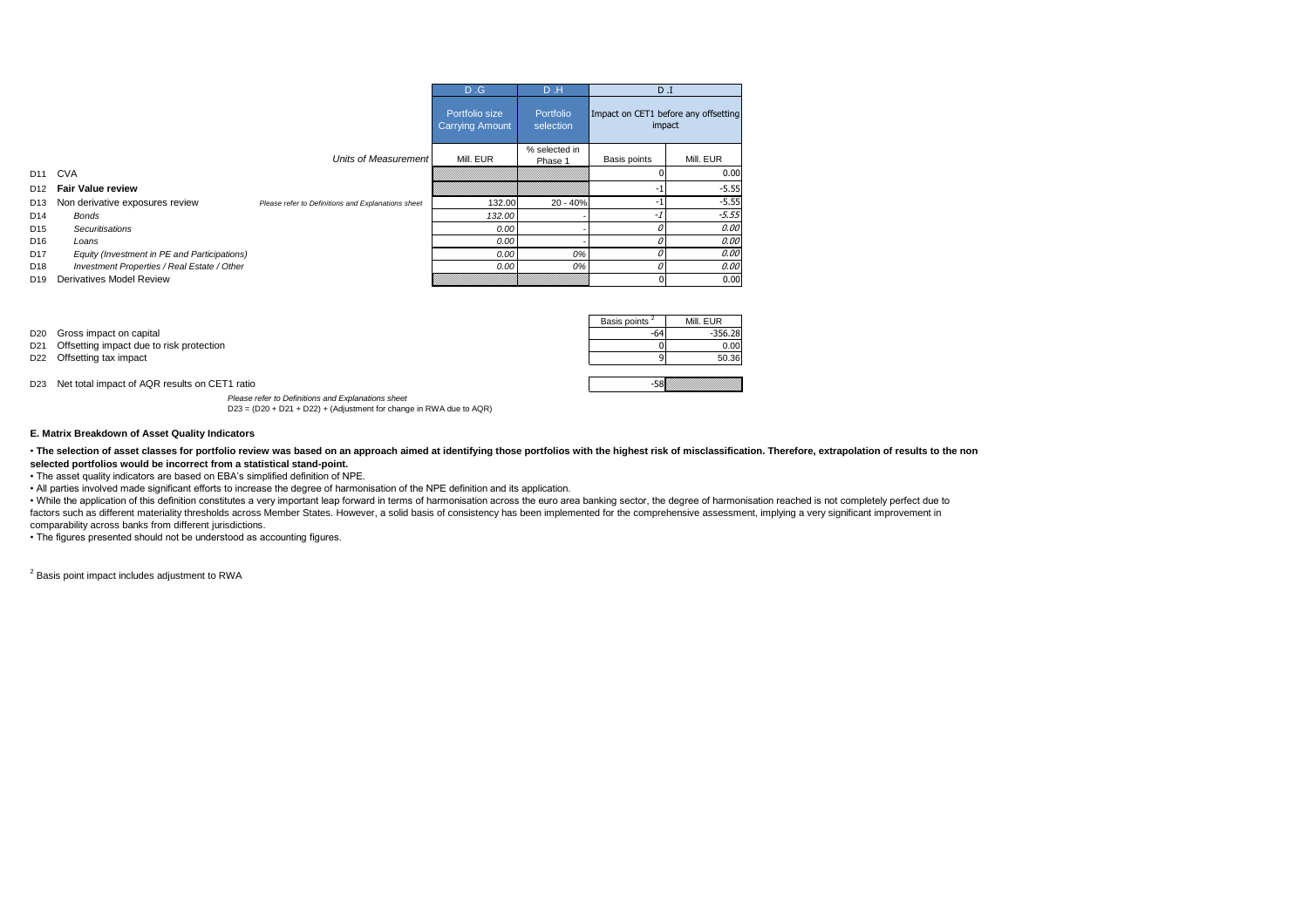### *Information reported only for portfolios subject to detailed review in AQR* **Asset quality indicators**

- **E1 Total credit exposure**
- **E2 Sovereigns and Supranational non-governmental organisations**
- **E3 Institutions**
- **E4 Retail**
- **E5** *thereof SME*
- **E6** *thereof Residential Real Estate (RRE)*
- **E7** *thereof Other Retail*
- **E8 Corporates**
- **Cther Assets**

Based on EBA simplified definition

# **Non-Performing Exposure Ratio**

|                         | E.A                                             | E.B                                         | E.C                                          | E.D                                     |
|-------------------------|-------------------------------------------------|---------------------------------------------|----------------------------------------------|-----------------------------------------|
|                         | unadjusted NPE<br>year end 2013<br><b>Level</b> | Changes due to the<br>review<br>credit file | projection of findings<br>Changes due to the | <b>AQR-adjusted NPE</b><br><b>Level</b> |
| Units of<br>Measurement | $\%$                                            | <b>Basis Points</b>                         | <b>Basis Points</b>                          | $\%$                                    |
|                         | 20.75%                                          | 65                                          | 93                                           | 22.32%                                  |
|                         |                                                 | 0                                           | 0                                            |                                         |
|                         |                                                 | 0                                           | 0                                            |                                         |
|                         | 9.77%                                           | 4                                           | 0                                            | 9.81%                                   |
|                         |                                                 |                                             |                                              |                                         |
|                         | 9.75%                                           | 5                                           | 0                                            | 9.79%                                   |
|                         | 10.08%                                          |                                             |                                              |                                         |
|                         | 40.20%                                          | 171                                         | 257                                          | 44.48%                                  |
|                         |                                                 | 0                                           | 0                                            |                                         |

|             | E.E                                                                          | E.F                                            | E.G                                          | E.H                                                                                       | $E$ .                                                                                                        | E.J                                                                             |
|-------------|------------------------------------------------------------------------------|------------------------------------------------|----------------------------------------------|-------------------------------------------------------------------------------------------|--------------------------------------------------------------------------------------------------------------|---------------------------------------------------------------------------------|
|             | ratio of non-performing<br>unadjusted coverage<br>year end 2013<br>exposure, | due to the<br>review<br>credit file<br>Changes | projection of findings<br>Changes due to the | collective provisioning<br>Changes due to the<br>on non-performing<br>exposures<br>review | $\epsilon$<br>of provisions<br>adjusted-<br><b>NPE</b><br>$\overline{5}$<br>ratio<br><b>AQR</b><br><b>PE</b> | during<br>Coverage ratio for<br>classified as NPE<br>exposures newly<br>the AQR |
| Units of    |                                                                              |                                                |                                              |                                                                                           |                                                                                                              |                                                                                 |
| Measurement | $\%$                                                                         | $\%$                                           | $\%$                                         | $\%$                                                                                      | $\%$                                                                                                         | $\%$                                                                            |
|             | 41.99%                                                                       | 0.97%                                          | 0.88%                                        | 0.00%                                                                                     | 43.84%                                                                                                       |                                                                                 |
|             |                                                                              | 0.00%                                          | 0.00%                                        |                                                                                           |                                                                                                              |                                                                                 |
|             |                                                                              | 0.00%                                          | 0.00%                                        |                                                                                           |                                                                                                              |                                                                                 |
|             | 36.74%                                                                       | 0.00%                                          | 0.00%                                        | 0.00%                                                                                     | 36.74%                                                                                                       |                                                                                 |
|             |                                                                              |                                                |                                              | 0.00%                                                                                     |                                                                                                              |                                                                                 |
|             | 34.61%                                                                       | 0.00%                                          | 0.00%                                        | 0.00%                                                                                     | 34.61%                                                                                                       |                                                                                 |
|             | 67.63%                                                                       |                                                |                                              | 0.00%                                                                                     | 67.63%                                                                                                       |                                                                                 |
|             | 44.24%                                                                       | 1.39%                                          | 1.26%                                        |                                                                                           | 46.90%                                                                                                       | 6.09%                                                                           |
|             |                                                                              | 0.00%                                          | 0.00%                                        |                                                                                           |                                                                                                              |                                                                                 |

|     |                                                                                                                                                                                                                                                                          |             | E.E                                                                                                                                              | E.F                                                           | E.G                                                                  | E.H                                                                                                                      | $E$ .                                                                                                                                                               | E.J                                                                                                          |
|-----|--------------------------------------------------------------------------------------------------------------------------------------------------------------------------------------------------------------------------------------------------------------------------|-------------|--------------------------------------------------------------------------------------------------------------------------------------------------|---------------------------------------------------------------|----------------------------------------------------------------------|--------------------------------------------------------------------------------------------------------------------------|---------------------------------------------------------------------------------------------------------------------------------------------------------------------|--------------------------------------------------------------------------------------------------------------|
|     | <b>Coverage Ratio</b><br>NB: Coverage ratios displayed in E.E - E.I cover only the exposure<br>that was marked as non-performing pre-AQR.<br>Therefore exposures that were newly reclassified to NPE<br>during the AQR are NOT included in the calculation for E.E - E.I |             | rming<br>coverage<br>perfor<br><u>ကို</u><br>$\overline{20}$<br>unadjusted<br>ē<br>့ၿ<br>ट<br>sur<br>৳<br>$\mathbf{d}$<br>expoxe<br>ratio<br>yea | to the<br>$\epsilon$<br>due<br>revi<br>Changes<br>credit file | of findings<br>the<br>$\overline{a}$<br>due<br>projection<br>Changes | provisioning<br>the<br>performing<br>$\mathsf{S}$<br>due<br>res<br>collective<br>Changes<br>exposur<br>on non-<br>review | $\overline{5}$<br>$\overline{6}$<br><u>់ក</u><br>もの<br><b>PION</b><br>$\frac{1}{\sigma}$<br>$\boldsymbol{\omega}$<br>$\mathbf{c}$<br>$\circ$<br>AQR<br>ratio<br>NPE | ဇွာ<br>ъ.<br>$\mathbf{r}$<br>뿐<br>atio<br>Coverage<br>ssifie<br>AQR<br>the<br>ြု့<br>$\overline{\mathbf{x}}$ |
|     |                                                                                                                                                                                                                                                                          | Units of    |                                                                                                                                                  |                                                               |                                                                      |                                                                                                                          |                                                                                                                                                                     |                                                                                                              |
|     |                                                                                                                                                                                                                                                                          | Measurement | $\%$                                                                                                                                             | %                                                             | %                                                                    | $\frac{0}{0}$                                                                                                            | $\%$                                                                                                                                                                | %                                                                                                            |
| E10 | <b>Total credit exposure</b>                                                                                                                                                                                                                                             |             | 41.99%                                                                                                                                           | 0.97%                                                         | 0.88%                                                                | 0.00%                                                                                                                    | 43.84%                                                                                                                                                              |                                                                                                              |
| E11 | Sovereigns and Supranational non-governmental organisation                                                                                                                                                                                                               |             |                                                                                                                                                  | 0.00%                                                         | 0.00%                                                                |                                                                                                                          |                                                                                                                                                                     |                                                                                                              |
| E12 | <b>Institutions</b>                                                                                                                                                                                                                                                      |             |                                                                                                                                                  | 0.00%                                                         | 0.00%                                                                |                                                                                                                          |                                                                                                                                                                     |                                                                                                              |
| E13 | <b>Retail</b>                                                                                                                                                                                                                                                            |             | 36.74%                                                                                                                                           | 0.00%                                                         | 0.00%                                                                | 0.00%                                                                                                                    | 36.74%                                                                                                                                                              |                                                                                                              |
| E14 | thereof SME                                                                                                                                                                                                                                                              |             |                                                                                                                                                  |                                                               |                                                                      | 0.00%                                                                                                                    |                                                                                                                                                                     |                                                                                                              |
| E15 | thereof Residential Real Estate (RRE)                                                                                                                                                                                                                                    |             | 34.61%                                                                                                                                           | 0.00%                                                         | 0.00%                                                                | 0.00%                                                                                                                    | 34.61%                                                                                                                                                              |                                                                                                              |
| E16 | thereof Other Retail                                                                                                                                                                                                                                                     |             | 67.63%                                                                                                                                           |                                                               |                                                                      | 0.00%                                                                                                                    | 67.63%                                                                                                                                                              |                                                                                                              |
| E17 | <b>Corporates</b>                                                                                                                                                                                                                                                        |             | 44.24%                                                                                                                                           | 1.39%                                                         | 1.26%                                                                |                                                                                                                          | 46.90%                                                                                                                                                              | 6.09%                                                                                                        |
|     | E18 Other Assets                                                                                                                                                                                                                                                         |             |                                                                                                                                                  | 0.00%                                                         | $0.00\%$                                                             |                                                                                                                          |                                                                                                                                                                     |                                                                                                              |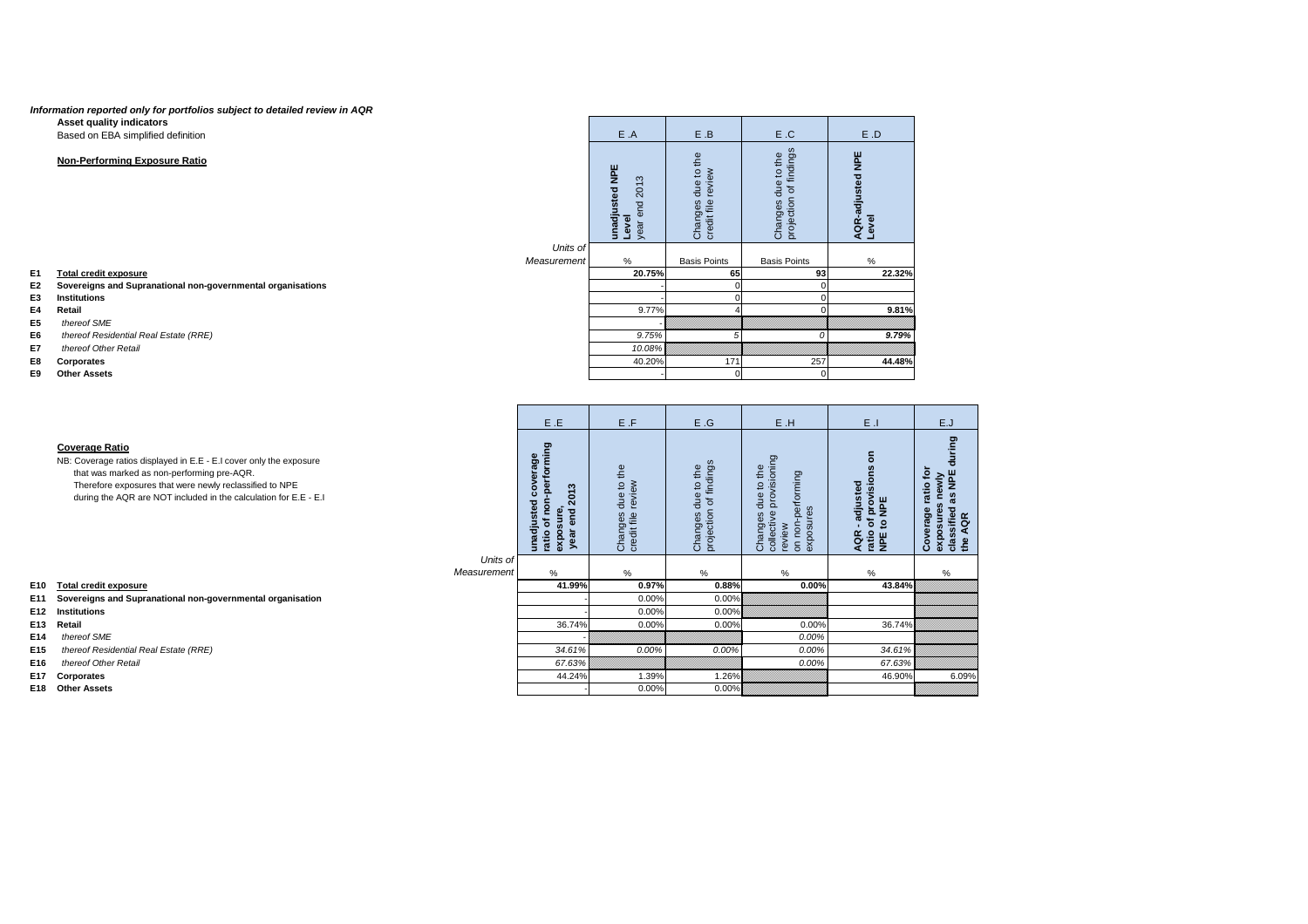# **F. LEVERAGE RATIO IMPACT OF THE COMPREHENSIVE ASSESSMENT**

| F1             | Leverage Ratio at year end 2013                                        |                                                    | %                   | 4.86% |
|----------------|------------------------------------------------------------------------|----------------------------------------------------|---------------------|-------|
|                |                                                                        | Please refer to Definitions and Explanations sheet |                     |       |
|                |                                                                        | $F1 = A9$                                          |                     |       |
| F <sub>2</sub> | Aggregated adjustments to Leverage Ratio due to the outcome of the AQR |                                                    | <b>Basis Points</b> | -221  |
|                |                                                                        | $F2 = (D20+D21+D22)/A5$                            |                     |       |
| F3             | AQR adjusted Leverage Ratio                                            |                                                    | %                   | 4.64% |
|                |                                                                        | $F3 = F1 + F2$                                     |                     |       |

Explanatory Note:

- Note that the leverage ratio is based on the CRR Article 429 as of January 2014.
- It is currently not binding, is displayed for information purposes only and has no impact on the capital shortfall (B11).
- As the constant balance sheet assumption, which is applied in the Stress Test, might be misleading for the leverage ratio, the ratio is displayed for AQR only.

**For information purposes only**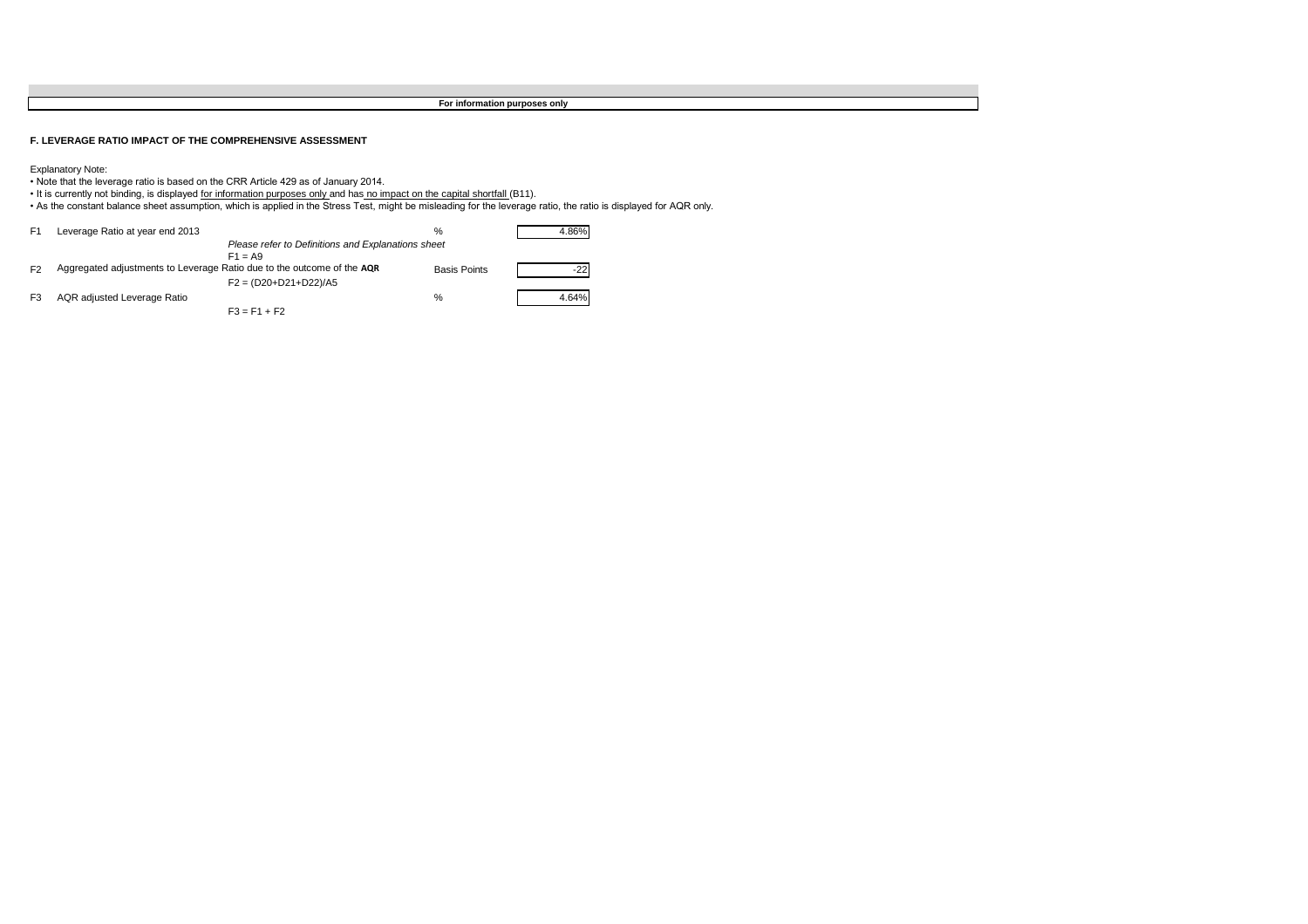# **3. Definitions and Explanations**

| <b>Reference Name</b> |                                                                                  | <b>Definition or further explanation</b>                                                                                                                                                                                                                                                                                                                                                                                                                                                                                                                                                                                                                                                                                                                                                                                                                                                                                                                                                                                                                                                                                                                                                                                                                                                                                                       |
|-----------------------|----------------------------------------------------------------------------------|------------------------------------------------------------------------------------------------------------------------------------------------------------------------------------------------------------------------------------------------------------------------------------------------------------------------------------------------------------------------------------------------------------------------------------------------------------------------------------------------------------------------------------------------------------------------------------------------------------------------------------------------------------------------------------------------------------------------------------------------------------------------------------------------------------------------------------------------------------------------------------------------------------------------------------------------------------------------------------------------------------------------------------------------------------------------------------------------------------------------------------------------------------------------------------------------------------------------------------------------------------------------------------------------------------------------------------------------|
|                       |                                                                                  | A. MAIN INFORMATION ON THE BANK BEFORE THE COMPREHENSIVE ASSESSMENT (end 2013)                                                                                                                                                                                                                                                                                                                                                                                                                                                                                                                                                                                                                                                                                                                                                                                                                                                                                                                                                                                                                                                                                                                                                                                                                                                                 |
| A <sub>1</sub>        | Total Assets (based on prudential<br>scope of consolidation)                     | Sum of on balance positions. Note that for this and all following positions the scope of<br>consolidation follows Article 18 CRR (therefore direct comparison with financial accounts<br>based on accounting scope of consolidation will result in differences). Year-end 2013.                                                                                                                                                                                                                                                                                                                                                                                                                                                                                                                                                                                                                                                                                                                                                                                                                                                                                                                                                                                                                                                                |
| A2                    | Net (+) Profit/ (-) Loss of 2013 (based<br>on prudential scope of consolidation) | Net profits (positive number) or net losses (negative number) in the year 2013. After taxes.<br>Exclusive Other Comprehensive Income. The scope of consolidation follows Article 18 CRR<br>(therefore direct comparison with financial accounts based on accounting scope of<br>consolidation will result in differences).                                                                                                                                                                                                                                                                                                                                                                                                                                                                                                                                                                                                                                                                                                                                                                                                                                                                                                                                                                                                                     |
| A3                    | Common Equity Tier 1 Capital                                                     | At year-end 2013, according to CRDIV/CRR definition, transitional arrangements as of<br>1.1.2014, Article 50 CRR. The only exception to national transitional arrangements is<br>sovereign AFS losses (Article 467 CRR) where a harmonised approach is taken with a 20%<br>deduction irrespective of national discretion concerning phase-in. This exception is necessary<br>to be consistent with EBA's CET1 definition applied in the stress test exercise.<br>This includes losses of 2013 or retained earnings of 2013 subject to Article 26.2 CRR.                                                                                                                                                                                                                                                                                                                                                                                                                                                                                                                                                                                                                                                                                                                                                                                        |
| A4                    | Total risk exposure                                                              | Article 92.3 CRR, "total RWA", as of year-end 2013.<br>according to CRDIV/CRR definition, transitional arrangements as of 1.1.2014.                                                                                                                                                                                                                                                                                                                                                                                                                                                                                                                                                                                                                                                                                                                                                                                                                                                                                                                                                                                                                                                                                                                                                                                                            |
| A <sub>5</sub>        | Total exposure measure according to<br>Article 429 CRR                           | Denominator of leverage ratio (A9), "leverage exposure", according to Article 429 CRR.                                                                                                                                                                                                                                                                                                                                                                                                                                                                                                                                                                                                                                                                                                                                                                                                                                                                                                                                                                                                                                                                                                                                                                                                                                                         |
| A <sub>6</sub>        | CET1 ratio                                                                       | A6=A3/A4, Article 92.1a CRR, figures as of year-end 2013.<br>With national transitional arrangements as per 1 January 2014.<br>The only exception to national transitional arrangements is sovereign AFS losses (Article 467<br>CRR) where a harmonised approach is taken with a 20% deduction irrespective of national<br>discretion concerning phase-in. This exception is necessary to be consistent with EBA's CET1<br>definition applied in the stress test exercise.                                                                                                                                                                                                                                                                                                                                                                                                                                                                                                                                                                                                                                                                                                                                                                                                                                                                     |
| A7                    | <b>Tier 1 Ratio</b>                                                              | Unadjusted Basel II figure as of 31.12.2013 as reported by the bank                                                                                                                                                                                                                                                                                                                                                                                                                                                                                                                                                                                                                                                                                                                                                                                                                                                                                                                                                                                                                                                                                                                                                                                                                                                                            |
| A <sub>8</sub>        | Core Tier one ratio                                                              | Unadjusted Basel II figure as of 31.12.2013 as reported by the bank                                                                                                                                                                                                                                                                                                                                                                                                                                                                                                                                                                                                                                                                                                                                                                                                                                                                                                                                                                                                                                                                                                                                                                                                                                                                            |
| A <sub>9</sub>        | Leverage ratio at year end 2013                                                  | See EBA Implementing Technical Standards for Supervisory Reporting (Legal basis: Article 99<br>of Regulation (EU) No 575/2013 and ITS on Supervisory Reporting of institutions published in<br>the Official Journal of the European Commission on 28/06/2014) module for leverage ratio:                                                                                                                                                                                                                                                                                                                                                                                                                                                                                                                                                                                                                                                                                                                                                                                                                                                                                                                                                                                                                                                       |
| A10                   | Non-performing exposures ratio                                                   | - Annex X - Leverage ratio templates<br>- Annex XI - Instructions on Leverage (Part II 2.12)<br>Numerator: Exposure (book value plus CCF-weighted off-balance exposure) that is non-<br>performing according to the simplified NPE definition (see Section 2.4.4. of the AQR Phase 2<br>manual) at year end 2013 (total of consolidated bank):<br>An NPE is defined as:<br>• Every material exposure that is 90 days past-due even if it is not recognised as defaulted or<br>impaired<br>• Every exposure that is impaired (respecting specifics of definition for nGAAP vs. IFRS<br>banks)<br>• Every exposure that is in default according to CRR<br>Definition of exposure:<br>• Any facility that is NPE must be classed as such<br>• For retail: NPE is defined at the facility level<br>• For non-retail: NPE is defined at the debtor level – if one material exposure is classified as<br>NPE, all exposures to this debtor level shall be treated as NPE<br>• Materiality is defined as per the EBA ITS guidelines (i.e. as per Article 178 CRR) and hence<br>in line with national discretion<br>• Off balance sheet exposures are included. Derivative and trading book exposures are not<br>included as per the EBA ITS.<br>Denominator: total exposure (performing and non-performing). Same definition of exposure as<br>above. |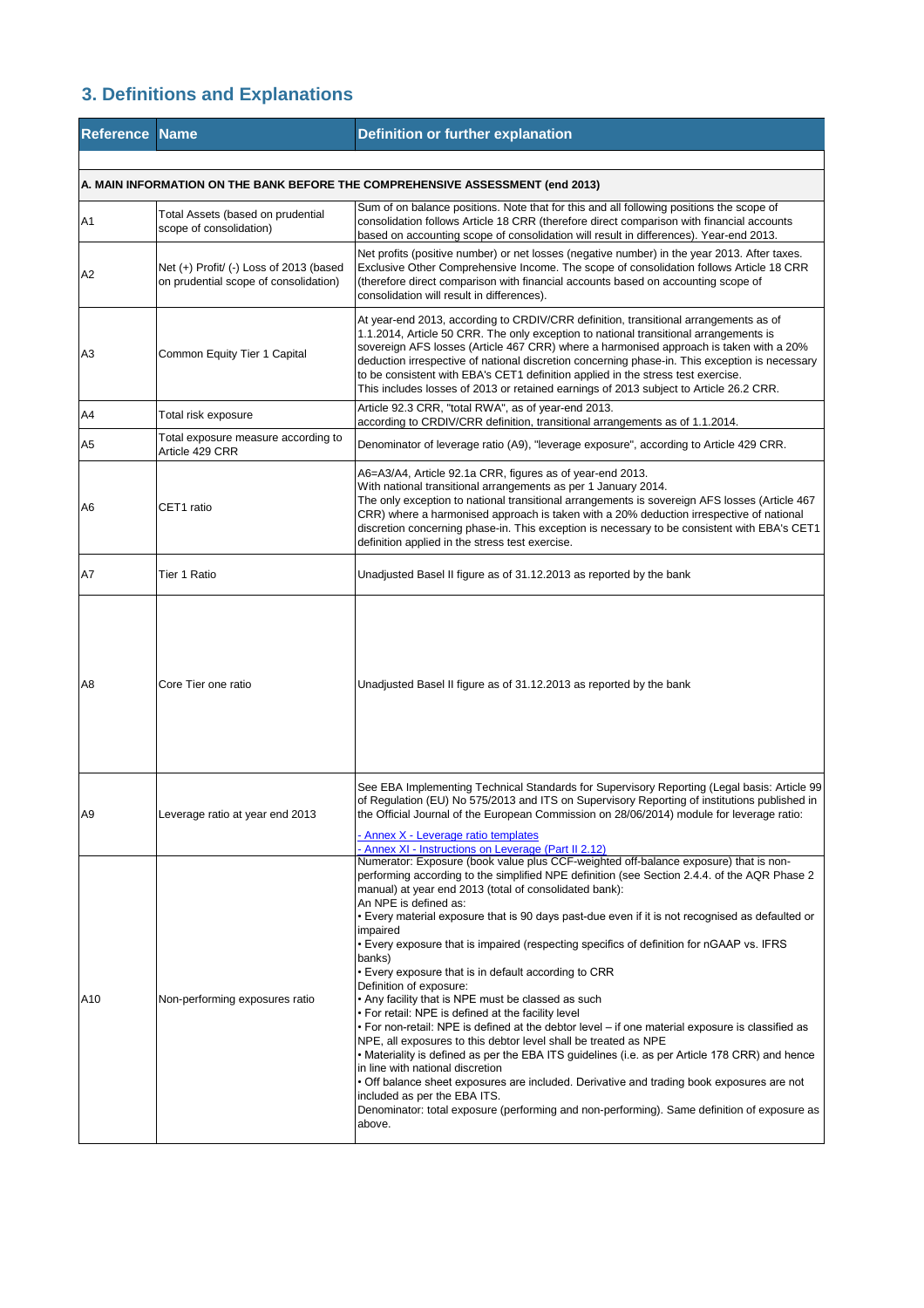| <b>JA11</b> | Coverage ratio for non-performing<br>exposure | Numerator:<br>Specific allowances for individually assessed financial assets (As per IAS 39 AG.84-92.<br>FINREP table 4.4, column 080. EBA/ITS/2013/03 Annex V. Part 2. 35-38)<br>+ Specific allowances for collectively assessed financial assets (As per IAS 39 AG.84-92.<br>FINREP table 4.4, column 090. EBA/ITS/2013/03 Annex V. Part 2. 35-38)<br>+ Collective allowances for incurred but not reported losses (As per IAS 39 AG.84-92.<br>FINREP table 4.4, column 100. EBA/ITS/2013/03 Annex V. Part 2. 35-38)<br>Denominator:<br>the non-performing exposure (numerator of A10)<br>As of year-end 2013 and total of consolidated bank. |
|-------------|-----------------------------------------------|-------------------------------------------------------------------------------------------------------------------------------------------------------------------------------------------------------------------------------------------------------------------------------------------------------------------------------------------------------------------------------------------------------------------------------------------------------------------------------------------------------------------------------------------------------------------------------------------------------------------------------------------------|
| A12         | Level 3 instruments on total assets           | Level 3 assets are those according to IFRS 13, para. 86-90 (covering Available for Sale, Fair<br>Value through P&L and Held for Trading)<br>Not defined for banks using nGAAP.<br>Total assets $=$ A1                                                                                                                                                                                                                                                                                                                                                                                                                                           |

| B <sub>1</sub> | <b>CET1 Ratio</b>                                                                                        | $B1 = A6$                                                                                                                                                                                                                                                                                         |
|----------------|----------------------------------------------------------------------------------------------------------|---------------------------------------------------------------------------------------------------------------------------------------------------------------------------------------------------------------------------------------------------------------------------------------------------|
| <b>B2</b>      | Aggregated adjustments due to the<br>outcome of the AQR                                                  | This is the sum of all AQR results impacting (from an accounting or prudential perspective) the<br>CET1 ratio. The split into its components is provided in the sheet "Detailed AQR Results". In<br>basis points, marginal effect.                                                                |
| B <sub>3</sub> | AQR adjusted CET1 Ratio                                                                                  | $B3 = B1 + B2$<br>based on year-end 2013 figures and CRR/CRDIV phase-in as of 1 January 2014                                                                                                                                                                                                      |
| B <sub>4</sub> | Aggregate adjustments due to the<br>outcome of the baseline scenario of the<br>joint EBA ECB Stress Test | Additional adjustments due to baseline scenario to lowest capital level over the 3-year period.<br>Note that this also includes phasing-in effects of CRR and CRD 4 as of arrangements of<br>respective national jurisdiction. In line with EBA disclosure.                                       |
| B <sub>5</sub> | Adjusted CET1 Ratio after Baseline<br>Scenario                                                           | B5= B4 + B3<br>Note that this is an estimate of the outcome of a hypothetical scenario and refers to a future<br>point in time. It should not be confused with the bank's forecast or multi year plan.                                                                                            |
| B <sub>6</sub> | Aggregate adjustments due to the<br>joint EBA ECB Stress Test                                            | Additional adjustments due to adverse scenario to lowest capital level over the 3-year period.<br>outcome of the adverse scenario of the Note that this also includes phasing-in effects of CRR and CRDIV as of arrangements of<br>respective national jurisdiction. In line with EBA disclosure. |
| B7             | Adjusted CET1 Ratio after Adverse<br>Scenario                                                            | $B7 = B5 + B6$<br>Note that this is an estimate of the outcome of an adverse hypothetical scenario and refers to<br>a future point in time. It should not be confused with the bank's forecast or multi-year plan.                                                                                |
| B <sub>8</sub> | Shortfall to threshold of 8% for AQR<br>adjusted CET1 Ratio                                              | B8=(8-B3)*100 (if B3<8, otherwise 0)                                                                                                                                                                                                                                                              |
| IB9            | Shortfall to threshold of 8% in Baseline<br>Scenario                                                     | B9=(8-B5)*100 (if B5<8, otherwise 0)                                                                                                                                                                                                                                                              |
|                |                                                                                                          |                                                                                                                                                                                                                                                                                                   |

| <b>B10</b> | Shortfall to threshold of 5.5% in<br>Adverse Scenario           | B10=(5.5-B7)*100 (if B7<5.5, otherwise 0)                                                                                                                                                                                            |
|------------|-----------------------------------------------------------------|--------------------------------------------------------------------------------------------------------------------------------------------------------------------------------------------------------------------------------------|
| IB11       | Aggregated Capital Shortfall of the<br>Comprehensive Assessment | $ B11= max(B8, B9, B10)$<br>[B11 will be capital shortfall coming out of the comprehensive assessment. For details on<br>which measures are considered eligible to mitigate the shortfall see the accompanying<br>Aggregated Report. |

# **B. MAIN RESULTS OF THE COMPREHENSIVE ASSESSMENT (CA)**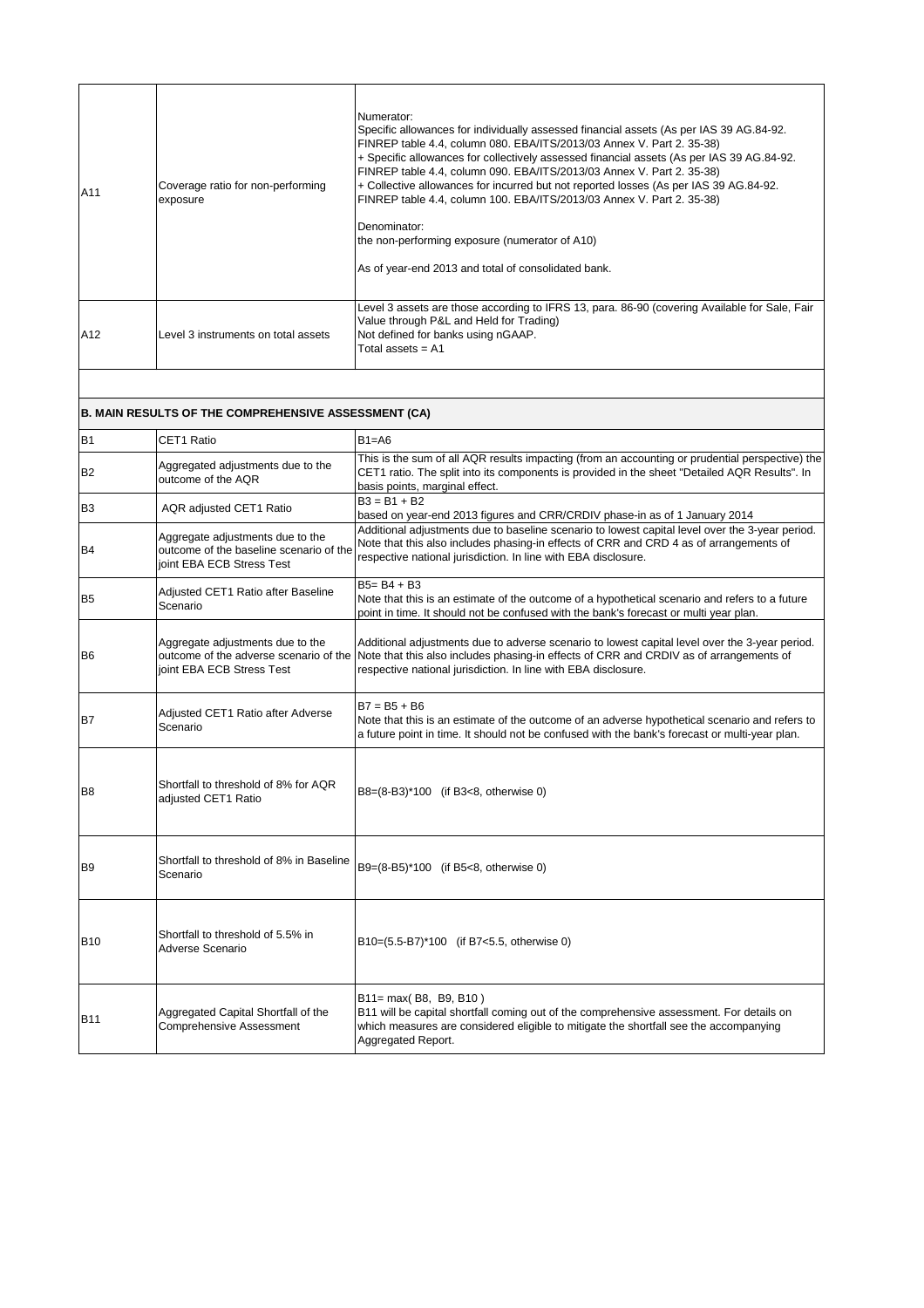| <b>IC. Memorandum Items</b> |                                                                                                  |                                                                                                                                                                                                                                                                                                                           |
|-----------------------------|--------------------------------------------------------------------------------------------------|---------------------------------------------------------------------------------------------------------------------------------------------------------------------------------------------------------------------------------------------------------------------------------------------------------------------------|
| <b>Stress Test</b>          |                                                                                                  | Please refer to the bank specific notes on the first sheet for details on any capital raising that is already reflected in the dynamic balance sheet of the                                                                                                                                                               |
| C <sub>1</sub>              | Raising of capital instruments eligible<br>as CET1 capital $(+)$                                 | Changes to CET1 due to new issuances of common equity.                                                                                                                                                                                                                                                                    |
| C <sub>2</sub>              | Repayment of CET1 capital, buybacks                                                              | Changes to CET1 due to repayment or reduction of CET1 (i.e. buybacks).                                                                                                                                                                                                                                                    |
| C <sub>3</sub>              | Conversion to CET1 of existing hybrid<br>instruments (+)                                         | Changes to CET1 due to conversion of existing hybrid instruments into CET1 which took<br>place between 1 January 2014 and 30 September 2014.                                                                                                                                                                              |
| C <sub>4</sub>              | Net Issuance of Additional Tier 1<br>Instruments with a trigger at or above<br>5.5% and below 6% | Net issuance of AT1 Instruments (Article 52 CRR) with a trigger at or above 5.5% and below<br>6% between 1 January 2014 and 30 September 2014, expressed in terms of RWA. AT1<br>linstruments which have been converted into CET1 are not to be accounted for in this cell to<br>avoid double counting with C3.           |
| C <sub>5</sub>              | Net Issuance of Additional Tier 1<br>Instruments with a trigger at or above<br>6% and below 7%   | Net issuance of AT1 Instruments (Article 52 CRR) with a trigger at or above 6% and below 7%<br>between 1 January 2014 and 30 September 2014, expressed in terms of RWA. AT1<br>instruments which have been converted into CET1 are not to be accounted for in this cell to<br>avoid double counting with C3.              |
| C <sub>6</sub>              | Net Issuance of Additional Tier 1<br>Instruments with a trigger at or above<br>7%                | Net issuance of AT1 Instruments (Article 52 CRR) with a trigger at or above 7% CET1<br>between 1 January 2014 and 30 September 2014, expressed in terms of RWA. AT1<br>instruments which have been converted into CET1 are not to be accounted for in this cell to<br>avoid double counting with C3.                      |
| C <sub>7</sub>              | Incurred fines/litigation costs from<br>January to September 2014 (net of<br>provisions)         | Incurred fines/litigation costs from 1 January to September 2014 (net of provisions).<br>Only litigation costs with a realized loss > 1 Basis Point of CET1 (as of 1.1.2014) are in scope.                                                                                                                                |
|                             |                                                                                                  |                                                                                                                                                                                                                                                                                                                           |
|                             | D. Matrix Breakdown of AQR Result                                                                |                                                                                                                                                                                                                                                                                                                           |
| Asset class                 | Corporates                                                                                       | Asset class is an aggregated of the AQR sub-asset classes Project finance, Shipping,<br>Aviation, Commercial real estate (CRE), Other real estate, Large corporates (non real estate)<br>and Large SME (non real estate)                                                                                                  |
| D .A                        | Credit Risk RWA year end 2013                                                                    | Total credit risk weighted assets including off balance sheet items.                                                                                                                                                                                                                                                      |
| ID .B                       | Portfolio selected                                                                               | Indication of the fraction of the overall RWA per asset class that was selected in Phase 1 of<br>the AQR. This follows a "bucketing approach" rather than disclosing the precise figures.<br>Buckets are defined as follows:<br>"Not relevant"; 0%; < 20%; 20-40%; 40-60%; 60-80%; 80-100%; 100%                          |
| D.C                         | Adjustments to provisions<br>on sampled files                                                    | Amount of adjustments to specific provisions on the credit file samples.<br>This includes all files from the single credit file review (on a technical note: also the prioritized<br>files).                                                                                                                              |
| O. O                        | Adjustments to provisions due to<br>projection of findings                                       | Amount of adjustments to specific provisions based on the projection of findings of the credit<br>file review to the wider portfolio (negative numbers).                                                                                                                                                                  |
| D .E                        | Adjustment to provisions due<br>to collective provisioning review                                | Amount of adjustments to collective provisions as determined based on the challenger model<br>in cases where the bank's collective provisioning model is found to be out of line with the<br>standards expressed in the AQR Manual.                                                                                       |
| D.F                         | Adjustments on CET1<br>before offsetting impact                                                  | Gross amount of the aggregated adjustments disclosed in D.C - D.E before the offsetting<br>impact of risk protection and tax (negative numbers).                                                                                                                                                                          |
| D.G                         | Portfolio size<br><b>Carrying Amount</b>                                                         | Portfolio size - Level 3 Carrying Amount                                                                                                                                                                                                                                                                                  |
| ID .H                       | Portfolio selection                                                                              | Indication of the carrying amount (gross mark-to-market as of year-end 2013, before AQR<br>adjustment) of Level 3 position that has been reviewed by NCA Bank Team divided by total<br>level 3 carrying amount (gross mark-to-market as of year-end 2013, before AQR adjustment<br>and before PP&A) for this asset class. |
| I. a                        | Adjustments on CET1 before offsetting<br>impact                                                  | Amount of adjustments resulting from:<br>CVA Challenger model (D11).<br>- the different components of the fair value exposures review (D13-D19), as well as the fair<br>value review as a whole (D12).                                                                                                                    |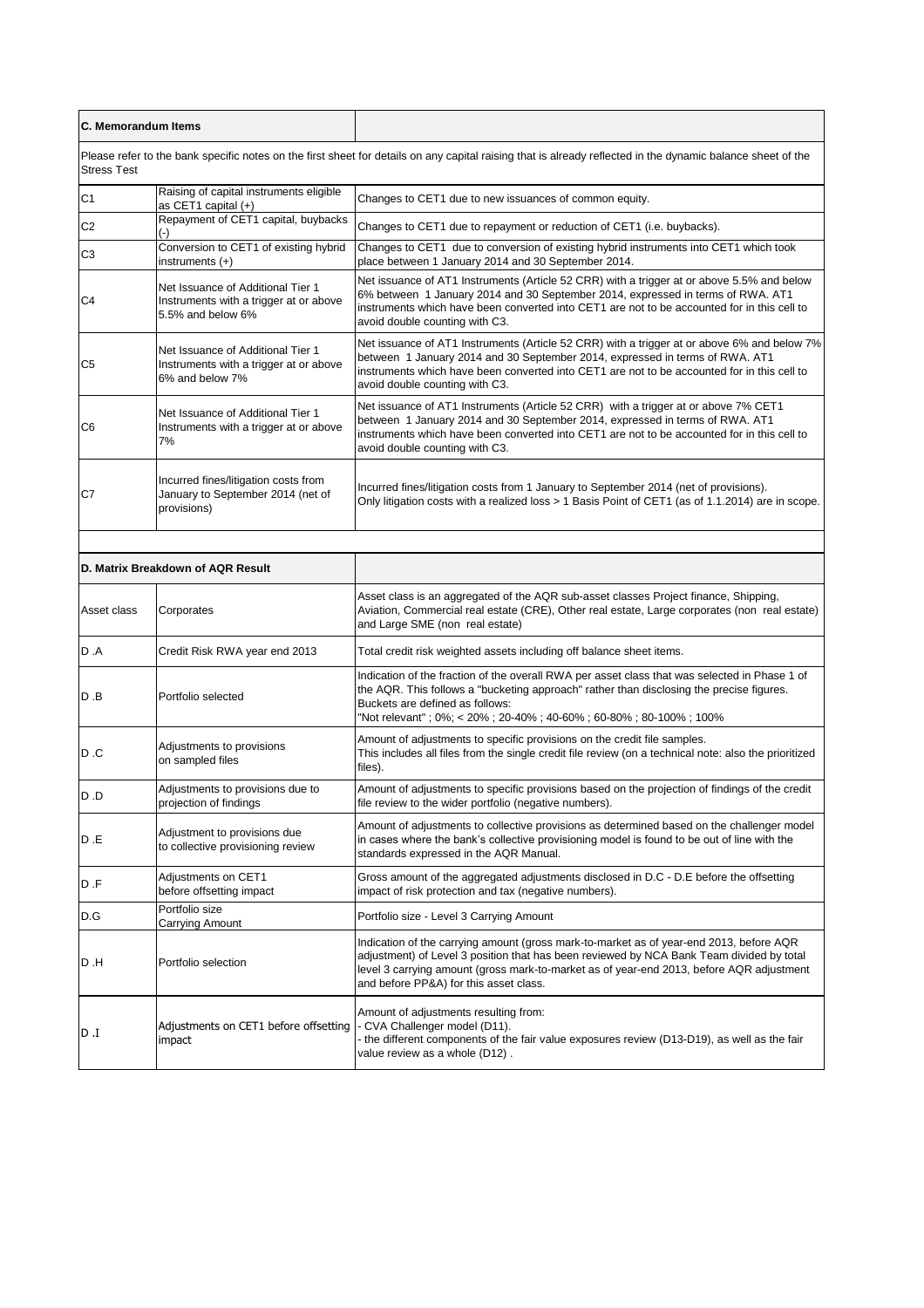| D <sub>10</sub> | Additional information on portfolios<br>with largest adjustments accounting<br>for (at least) 30% of total banking<br>book AQR adjustment: | This breakdown is omitted where the overall AQR impact (B2) is less than 10 basis points<br>CET1 and single rows are omitted where they have an impact of less than 1 basis point CET1.<br>Note this adjustment is already reflected in the asset class break down of D1 to D9 and<br>displayed here only on a more granular level.                               |
|-----------------|--------------------------------------------------------------------------------------------------------------------------------------------|-------------------------------------------------------------------------------------------------------------------------------------------------------------------------------------------------------------------------------------------------------------------------------------------------------------------------------------------------------------------|
| <b>D11</b>      | <b>CVA</b>                                                                                                                                 | Adjustments resulting from CVA challenger model.<br>CVA see Article 383 CRR<br>CVA, calculated as the market loss-given-default multiplied by the sum of expected losses at<br>each point in time. The expected loss at each point in time i is calculated as the product of the<br>PD factor at that point in time and the Exposure factor at that point in time |
| D <sub>12</sub> | Adjustments to fair value assets in the<br>banking and trading book                                                                        | Split of the aggregated adjustment from the fair value review, excluding the adjustment to<br><b>CVA (D11)</b>                                                                                                                                                                                                                                                    |
| ID13            | Non derivative exposures review                                                                                                            | This includes changes in scope of exposure following PP&A. Note this includes accrual<br>accounted real estate positions and portfolios accounted at cost.                                                                                                                                                                                                        |
| <b>D20</b>      | Sum of D.F1, D.I 11 and D.I 12                                                                                                             | Gross amount of the aggregated CET1 adjustment based on the AQR before offsetting impact<br>of asset protection, insurance and tax (negative number).                                                                                                                                                                                                             |
| D <sub>21</sub> | Offsetting impact due to risk protection                                                                                                   | Aggregated estimated impact of asset protection schemes (e.g. portfolio guarantees) and<br>insurance effects that may apply toapplicable portfolios (positive number).                                                                                                                                                                                            |
| <b>D22</b>      | Offsetting tax impact                                                                                                                      | The offsetting tax impact includes the assumed creation of DTAs, which accounts for limitations<br>imposed by accounting rules. Appropriate CRRIV DTA deductions are made for any tax offsets.                                                                                                                                                                    |
| D <sub>23</sub> | Net total impact of AQR results on<br>CET <sub>1</sub>                                                                                     | Net amount of the aggregated CET1 adjustment based on the AQR after offsetting impact of<br>risk protection and tax (negative number). Sums the impact from D20, D21, D22, and<br>incorporates the effect of changing RWA.                                                                                                                                        |
|                 |                                                                                                                                            |                                                                                                                                                                                                                                                                                                                                                                   |
|                 | E. Matrix Breakdown of Asset Quality Indicators                                                                                            |                                                                                                                                                                                                                                                                                                                                                                   |

| E .A  | unadjusted NPE Level<br>year end 2013                                               | Total NPE for all portfolios in-scope for detailed review during the AQR. Expressed as a<br>percentage of Total Exposure for these portfolios                                                                                                                                                                                                                                                      |
|-------|-------------------------------------------------------------------------------------|----------------------------------------------------------------------------------------------------------------------------------------------------------------------------------------------------------------------------------------------------------------------------------------------------------------------------------------------------------------------------------------------------|
| E .B  | Changes due to the single credit file<br>review                                     | Exposure re-classified from performing to non-performing according to the CFR classification<br>review.                                                                                                                                                                                                                                                                                            |
| E.C   | Changes due to the projection of<br>findings                                        | Exposure re-classified from performing to non-performing according to the projection of<br>findings.                                                                                                                                                                                                                                                                                               |
| IE .D | AQR - adjusted NPE level                                                            | Numerator:<br>Exposure (book value plus CCF-weighted off-balance exposure) reported by the bank as non-<br>performing according to the simplified NPE definition (see AQR Phase 2 Manual Section<br>2.4.4. and explanation for A10 above) at year end 2013 +<br>Exposure re-classified from performing to non-performing according to the CFR classification<br>review and projection of findings. |
|       |                                                                                     | Denominator: total exposure (performing and non-performing). Same exposure definition as<br>above.                                                                                                                                                                                                                                                                                                 |
| E .E  | unadjusted coverage<br>ratio of non-performing exposure,<br>year end 2013           | Specific provisions divided by non-performing exposure for portfolios in-scope for detailed<br>review in the AQR. NB: The NPE used is that set of of exposures which were originally<br>marked as NPE pre-AQR.                                                                                                                                                                                     |
| E .F  | Changes due to the single credit file<br>review                                     | Amount of adjustments to provisions based on single credit file review.                                                                                                                                                                                                                                                                                                                            |
| E.G   | Changes due to the projection of<br>findings                                        | Amount of adjustments to provisions based on the projection of findings of the credit file<br>review to the wider portfolio.                                                                                                                                                                                                                                                                       |
| E .H  | Changes due to the collective<br>provisioning review on non-performing<br>exposures | Amount of adjustments to collective provisions as determined based on the challenger model<br>in cases where the bank's collective provisioning model is found to be out of line with the<br>standards expressed in the AQR Manual.                                                                                                                                                                |
| le .i | AQR - adjusted<br>ratio of provisions on NPE to NPE                                 | Coverage ratio adjusted for AQR findings.                                                                                                                                                                                                                                                                                                                                                          |
| lE.J  | Coverage ratio for exposures newly<br>classified as NPE during the AQR              | Additional provisions specified for exposure newly classified as non-performing during the<br><b>AQR</b>                                                                                                                                                                                                                                                                                           |
|       |                                                                                     |                                                                                                                                                                                                                                                                                                                                                                                                    |

• The asset quality indicators are based on EBA's simplified definition of NPE.

• All parties involved made significant efforts to increase the degree of harmonisation of the NPE definition and its application.

• While the application of this definition constitutes a very important leap forward in terms of harmonisation across the euro area banking sector, the degree of harmonisation reached is not completely perfect due to factors such as different materiality thresholds across Member States. However, a solid basis of consistency has been implemented for the comprehensive assessment, implying a very significant improvement in comparability across banks from different jurisdictions.

• The figures presented should not be understood as accounting figures.